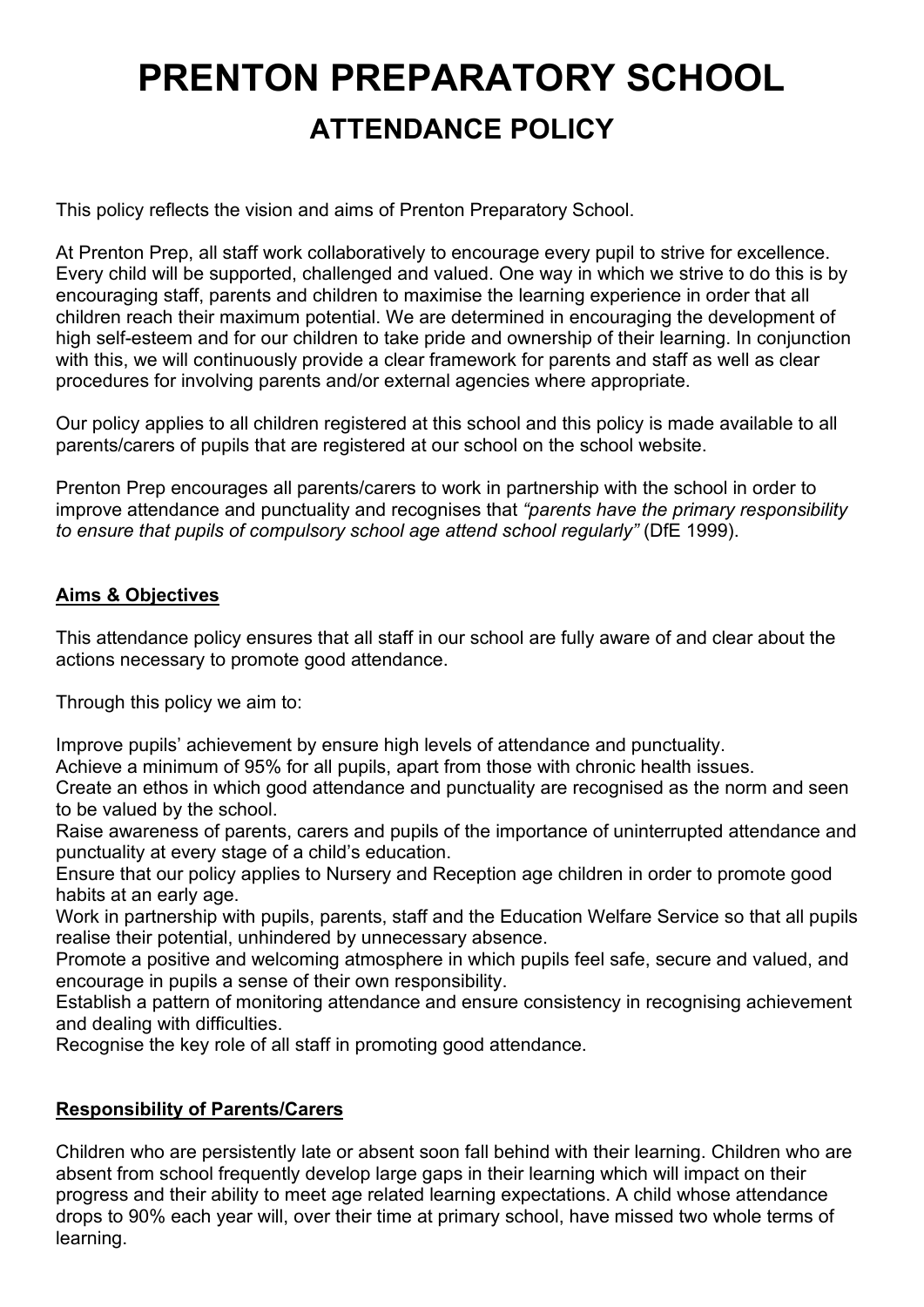## **Punctuality**

It is the parent/carers responsibility:

- To ensure that their children arrive to school on time. Both KS1 and KS2 doors open at 8:45am until 9:00am. This is sufficient time for all pupils to get to their classroom.
- To ensure children who are late after 9:00am report to the school office to sign in. Records are kept of the pupils that are late with an L code in the register. Any child that arrives after 9:20am (KS2) and 9:25am (KS1) will be marked with a U code, equivalent to an unauthorised absence.
- To ensure children are collected promptly at the end of the school day and that necessary arrangements are in place for the journey home. If these differ from the child's normal arrangements, the class teacher and school office should be made aware of this.

# **Absences**

It is the parent/carer's responsibility:

- To notify the school on the first day of absence before 9:30am or as soon as possible. Parents can report an absence by telephoning the school office or emailing.
- To provide medical evidence where possible, on the child's return to school.
- To ensure that as far as possible, medical appointments are arranged for outside school hours. Where this is not possible, parents are expected to provide evidence of the appointment in advance, and the child should attend school before/after the appointment.
- To liaise with the school as soon as possible regarding any specific issues that might cause absence or lateness, e.g. a sick parent/carer.

Parents/carers of children for whom we do not know the reason for absence will be contacted after 10:00am.

## **Illness/Medical absences**

In addition to the points above, if a child is repeatedly absent due to illness, the school may request medical evidence for further absences. This can take the form of a GP appointment card, a consultant letter, a copy of a prescription etc.

The school will automatically request medical evidence for any illness absence taken immediately before or after a school holiday.

# **Absence for Holidays**

Parents/carers are expected to take their children on holiday during the school holidays to minimise the impact of missing education.

If there are exceptional circumstances, parents/carers must complete a leave of absence request form in advance of the trip (ideally at least 4 weeks prior). These requests will be considered on a case-by-case basis by the Headteacher, and they will use their discretion whilst applying government recommendations.

It is the parent/carer's responsibility:

- To obtain a leave of absence form from the school office.
- To complete and submit the form in advance of the period of absence (ideally 4 weeks prior).

If parents/carers decide to take a holiday without the Heads' authorisation, the child's absences will be marked as unauthorised.